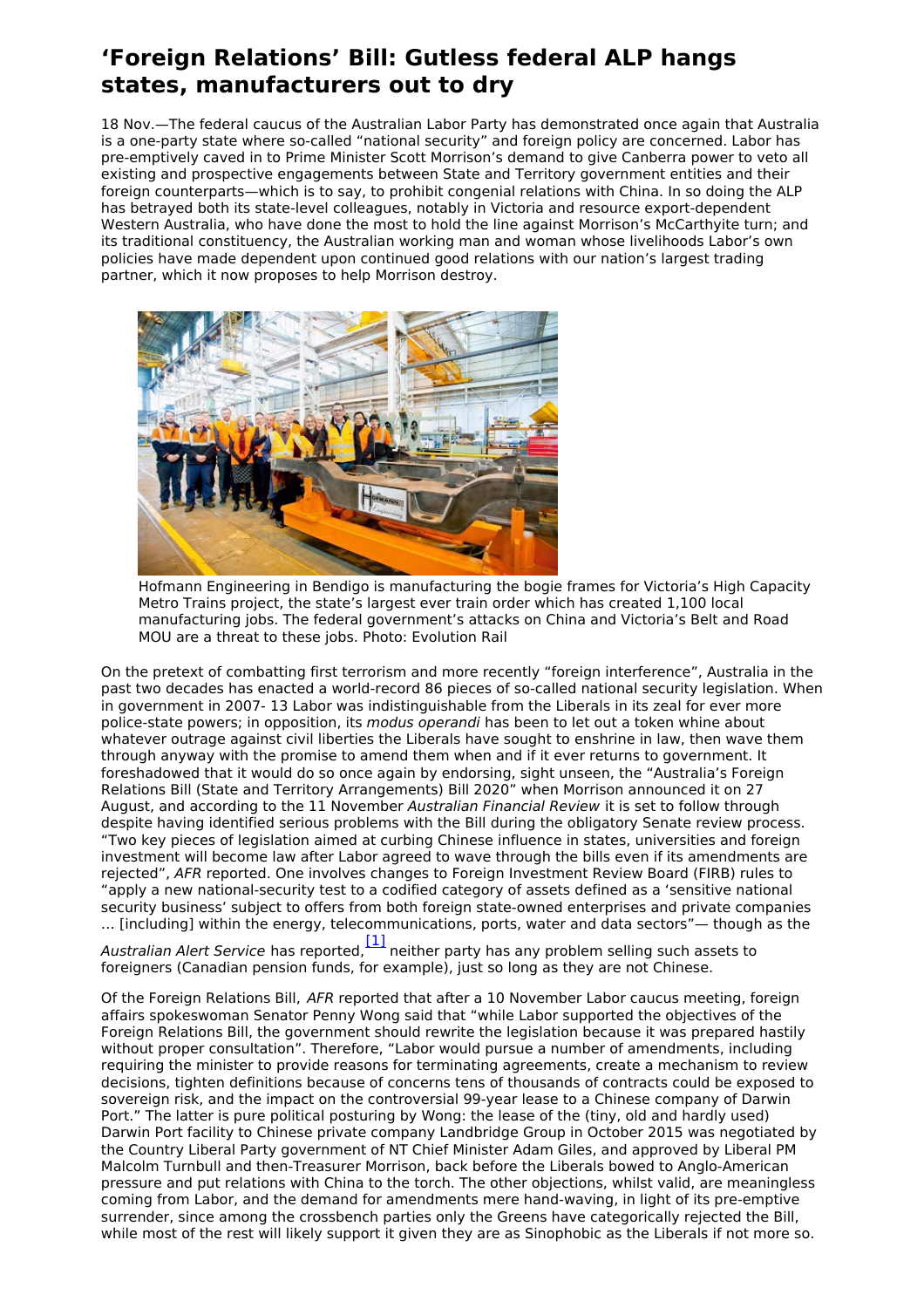## **Target: Victoria**

As the AAS reported when it was announced, Morrison's Foreign Relations Bill purports to give the federal government direct control of every aspect of Australia's dealings with the outside world. It is ostensibly designed to protect Australia's "national sovereign interests" from all comers, but government sources have made quite clear via establishment media that its main purpose is to enable Canberra's intelligence establishment to destroy what little is left of Australia-China relations. As Monash University law professor and former Australian diplomat Andrew Farran [wrote](https://johnmenadue.com/under-the-proposed-foreign-relations-bill-the-states-might-be-down-but-they-are-not-out/) 1 September in the online policy journal Pearls and Irritations, should the Bill become law it will "have serious implications for all manner of organisations, cultural groups, twin towns, as well as scientific bodies and universities. The implication is that their activities facilitate Chinese penetration of sensitive areas of Australian life, including theft of intellectual property, undue influence, and espionage in one form or another."

Whilst Morrison and other ministers and government officials have been careful not to say so, various

<span id="page-1-0"></span>other members of Parliament—notably the insufferably juvenile "Wolverines"<sup>[\[2\]](#page-2-1)</sup> clique of Liberal and Labor back-benchers— have made it known that the new law's first target will be the Victorian government's memorandum of understanding with Beijing on participation in the Belt and Road Initiative (BRI), China's world-spanning program for cooperative, infrastructure-driven economic development. Contrary to media propaganda, neither the 2018 MOU nor the associated 2019 "framework agreement" are legally binding upon either party. (Nor, for the conspiratorially minded, does the deal involve installation of Chinese-made 5G systems, for facial-recognition surveillance or otherwise, Chinese 5G equipment being subject to federal importation bans.) Rather, they set forth a roadmap for key areas of cooperation, including: research and innovation in highend manufacturing, biotechnology and agriculture technology; infrastructure design, engineering, construction, and project financing; and enhancement of two-way trade and of trade to third-party markets, especially in the areas of food and other agricultural products—in short, everything the Morrison government has correctly identified as areas critical to Australia's recovery from the present economic crisis, but has not lifted a finger to make happen.

Unable to rip up the deal unless and until the Bill is passed, the federal government and state Liberal Party opposition have instead been trying to press Premier Daniel Andrews into renouncing it. A favourite tactic has been to have the Newscorp-owned Herald Sun and Sky News spread the lie that Andrews failed to consult, or even inform federal authorities of his intention to sign the MOU; whereas in fact, as even Newscorp's flagship newspaper The Australian reported in May, then-head of the Department of Foreign Affairs and Trade's (DFAT) Northeast Asia branch Graham Fletcher had given his department's in-principle blessing to the agreement in May 2018, then hosted a formal reception in Beijing for a Victorian business and state government delegation in October 2019 in his new role as ambassador to China. Amusingly, Sky News tried to catch Andrews out at a 9 November press conference with a "gotcha" question, regarding a June 2018 email from his Premier's Department to DFAT asking for feedback on the proposed MOU to be fast-tracked as it was a "high priority for Victoria". Andrews however turned the tables by remarking: "This is really interesting, isn't it? Because for the longest of times I was accused of not having consulted DFAT. The very email you're quoting from would put the lie to that."

## **Jobs on the line**

Another factoid media have used to insinuate a cosy relationship between Andrews and his supposed Chinese masters is that Victorian industries had heretofore been unaffected by China's crackdown on various Australian exports, based on safety inspection standards or longstanding labelling issues and

<span id="page-1-1"></span>dumping complaints.<sup>[\[3\]](#page-2-2)</sup> That ended last week when China suspended imports of timber from Victoria, reportedly over concerns of infestation by bark beetles. Hilariously, the same Victorian Liberal opposition that for over a year has hounded Andrews to rescind the BRI deal is now demanding, via a letter to the editor from its ports and freight spokeswoman Roma Britnell MP published in the 18 November Weekly Times, that he make use of his "strong relationship with China" to "fix this escalating trade stand-off" instead of leaving it to the federal government (which deliberately provoked it in the first place, but of course she didn't mention that).

If Morrison does tear up the BRI deal and ban state deals with Chinese state-owned companies, highend manufacturing jobs of the kind he claims he wants to promote will be the first to go. In 2018 the Andrews government contracted with a joint venture called Evolution Rail to conduct a major upgrade of the Melbourne metropolitan and Victorian regional railways. One partner in that joint venture is the Changchun Railway Vehicles Co. Ltd, a division of the Chinese state-owned CRRC Corporation, the world's biggest maker of railway rolling stock. As noted in a June 2018 article in online industry journal Rail Express, the cars for Melbourne's new High-Capacity Metro Trains (HCMTs)—the first of a planned 65 of which are currently undergoing operational testing, and which will become the mainstay of metro train services in 2025— arrive from Changchun as shells, after which the running gear is manufactured and installed locally, providing some 1,100 high-skilled jobs. "The \$2.3 billion train construction project will see 60 per cent of the total content provided from Victorian companies, with bogie frames being built in Bendigo, traction and electrical systems made in Morwell and key electrical components and pantographs from Hallam", Rail Express reported. An update on Evolution's